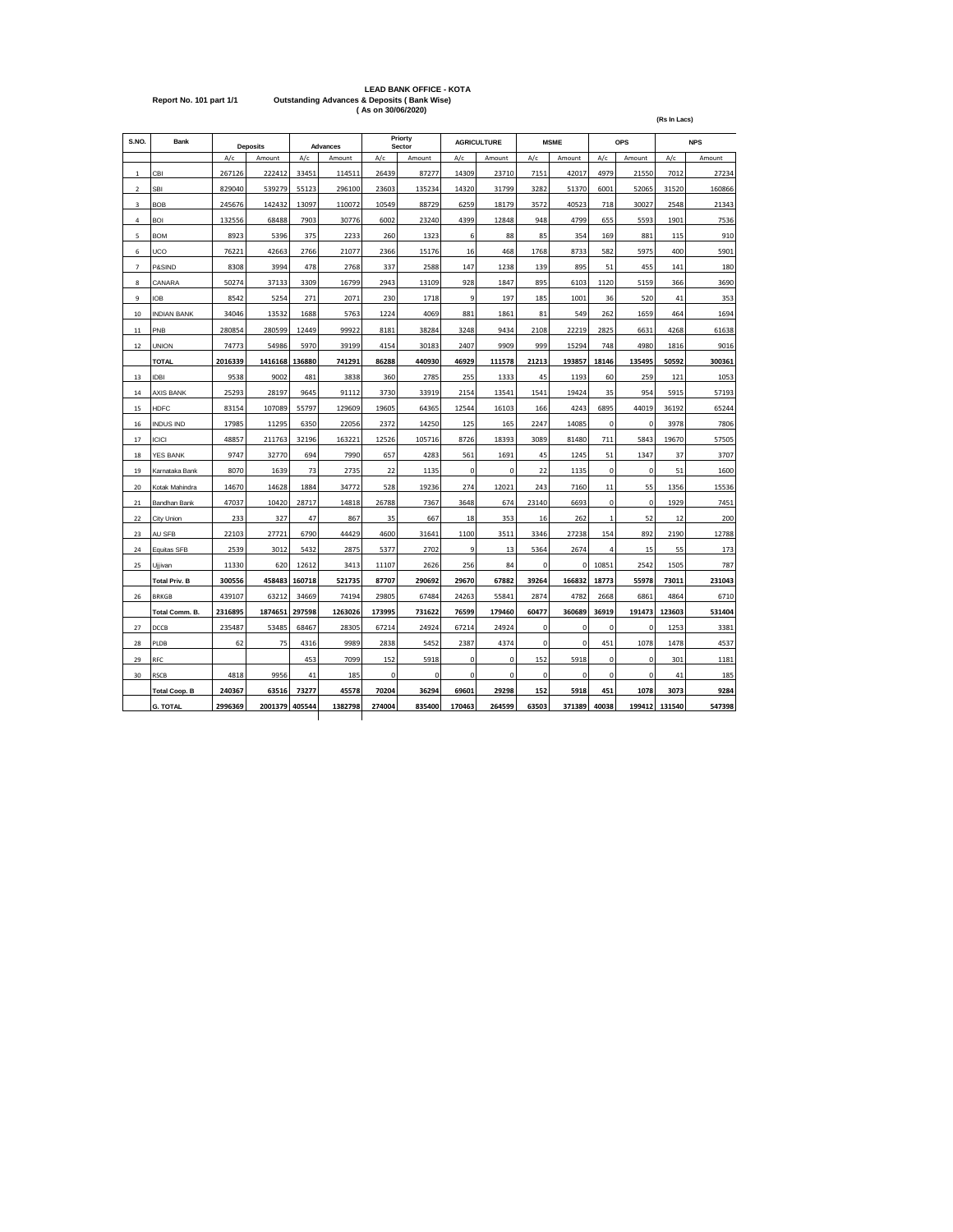|                         |                       |        | (As on 30/06/2020) |                |                  |      |                         |      |                    |             |                          |  |  |  |
|-------------------------|-----------------------|--------|--------------------|----------------|------------------|------|-------------------------|------|--------------------|-------------|--------------------------|--|--|--|
| S.NO.                   | <b>Bank</b>           |        |                    |                |                  |      | Agriculture             |      |                    |             |                          |  |  |  |
|                         |                       |        | <b>CROP LOAN</b>   |                | <b>TERM LOAN</b> |      | AGRI.<br>INFRASTRUCTURE |      | AGRI.<br>ANCILLARY |             | <b>Total Agriculture</b> |  |  |  |
|                         |                       | A/c    | Amount             | A/c            | Amount           | A/c  | Amount                  | A/c  | Amount             | A/c         | Amount                   |  |  |  |
| $\,$ 1                  | CBI                   | 11450  | 16748.00           | 2814           | 6512.00          | 45   | 450                     |      |                    | 14309       | 23710.00                 |  |  |  |
| $\overline{\mathbf{c}}$ | <b>SBI</b>            | 11516  | 24507.00           | 1409           | 3282.00          | 1377 | 2340                    | 18   | 1670.00            | 14320       | 31799.00                 |  |  |  |
| 3                       | <b>BOB</b>            | 4242   | 12152.00           | 1855           | 3434.00          |      |                         | 162  | 2593.00            | 6259        | 18179.00                 |  |  |  |
| 4                       | <b>BOI</b>            | 3155   | 10035.00           | 1076           | 1828.00          |      |                         | 168  | 985                | 4399        | 12848.00                 |  |  |  |
| 5                       | <b>BOM</b>            |        |                    | 6              | 88.00            |      |                         |      |                    | 6           | 88.00                    |  |  |  |
| 6                       | UCO                   |        |                    | 16             | 468.00           |      |                         |      |                    | 16          | 468.00                   |  |  |  |
| $\overline{7}$          | P&SIND                | 140    | 1159.00            | $\overline{7}$ | 79.00            |      |                         |      |                    | 147         | 1238.00                  |  |  |  |
| 8                       | CANARA                | 825    | 1700               | 103            | 147              | 0    | 0                       | 0    | $\pmb{0}$          | 928         | 1847.00                  |  |  |  |
| 9                       | <b>IOB</b>            | 3      | 65.00              | 3              | 70.00            | 3    | 62                      |      |                    | 9           | 197.00                   |  |  |  |
| 10                      | <b>INDIAN BANK</b>    | 681    | 1560.00            | 200            | 301.00           |      |                         |      |                    | 881         | 1861.00                  |  |  |  |
| $11\,$                  | PNB                   | 3054   | 6010               | 170            | 1260             | 15   | 2031                    | 9    | 133                | 3248        | 9434.00                  |  |  |  |
| 12                      | <b>UNION</b>          | 2217   | 6662               | 178            | 2398             | 12   | 849                     | 0    | 0                  | 2407        | 9909.00                  |  |  |  |
|                         | <b>Total Nat.Bank</b> | 37283  | 80598              | 7837           | 19867            | 1452 | 5732                    | 357  | 5381               | 46929       | 111578.00                |  |  |  |
| 13                      | <b>IDBI</b>           | 242    | 1266.00            | 13             | 67.00            |      |                         |      |                    | 255         | 1333.00                  |  |  |  |
| 14                      | <b>AXIS BANK</b>      | 2154   | 13541.00           |                |                  |      |                         |      |                    | 2154        | 13541.00                 |  |  |  |
| 15                      | <b>HDFC</b>           | 6530   | 4926.00            | 4648           | 2914.00          | 1366 | 8263                    |      |                    | 12544       | 16103.00                 |  |  |  |
| 16                      | <b>INDUS IND</b>      |        |                    | 125            | 165.00           |      |                         |      |                    | 125         | 165.00                   |  |  |  |
| 17                      | <b>ICICI</b>          | 2867   | 8480.00            |                |                  | 3392 | 5763.00                 | 2467 | 4150               | 8726        | 18393.00                 |  |  |  |
| 18                      | <b>YES BANK</b>       | 56     | 265.00             | 505            | 1426.00          |      |                         |      |                    | 561         | 1691.00                  |  |  |  |
| 19                      | Karnataka Bank        |        |                    |                |                  |      |                         |      |                    | 0           | 0.00                     |  |  |  |
| 20                      | Kotak Mahindra        | 109    | 808.00             | 124            | 4503.00          | 3    | 132.00                  | 38   | 6578.00            | 274         | 12021.00                 |  |  |  |
| 21                      | Bandhan Bank          | 3648   | 674.00             |                |                  |      |                         |      |                    | 3648        | 674.00                   |  |  |  |
| 22                      | City Union            |        |                    | 18             | 353.00           |      |                         |      |                    | 18          | 353.00                   |  |  |  |
| 23                      | AU SFB                |        |                    | 286            | 1086.00          | 814  | 2425.00                 |      |                    | 1100        | 3511.00                  |  |  |  |
| 24                      | Euqitas SFB           |        |                    | 9              | 13.00            |      |                         |      |                    | 9           | 13.00                    |  |  |  |
| 25                      | Ujjivan               | 256    | 84.00              |                |                  |      |                         |      |                    | 256         | 84.00                    |  |  |  |
|                         | <b>Total Priv. B</b>  | 15862  | 30044              | 5728           | 10527            | 5575 | 16583                   | 2505 | 10728              | 29670       | 67882                    |  |  |  |
| 26                      | <b>BRKGB</b>          | 18515  | 45874.00           | 5492           | 9010.00          |      |                         | 256  | 957                | 24263       | 55841.00                 |  |  |  |
|                         | Total Comm. B.        | 53145  | 110642.00          | 13565          | 30394.00         | 7027 | 22315.00                | 2862 | 16109.00           | 76599       | 179460.00                |  |  |  |
| 27                      | DCCB                  | 67214  | 24924.00           |                |                  |      |                         |      |                    | 67214       | 24924.00                 |  |  |  |
| 28                      | PLDB                  | 273    | 702.00             | 903            | 1628.00          | 1211 | 2044                    |      |                    | 2387        | 4374.00                  |  |  |  |
| 29                      | RFC                   |        |                    |                |                  |      |                         |      |                    | 0           | 0.00                     |  |  |  |
| 30                      | <b>RSCB</b>           |        |                    |                |                  |      |                         |      |                    | $\mathbf 0$ | 0.00                     |  |  |  |
|                         | <b>Total Coop. B</b>  | 67487  | 25626              | 903            | 1628             | 1211 | 2044                    | 0    | 0                  | 69601       | 29298                    |  |  |  |
|                         | <b>G. TOTAL</b>       | 139147 | 182142             | 19960          | 41032            | 8238 | 24359                   | 3118 | 17066              | 170463      | 264599                   |  |  |  |

## **Report No. 101 part 1/2 Outstanding Advances & Deposits ( Bank Wise)**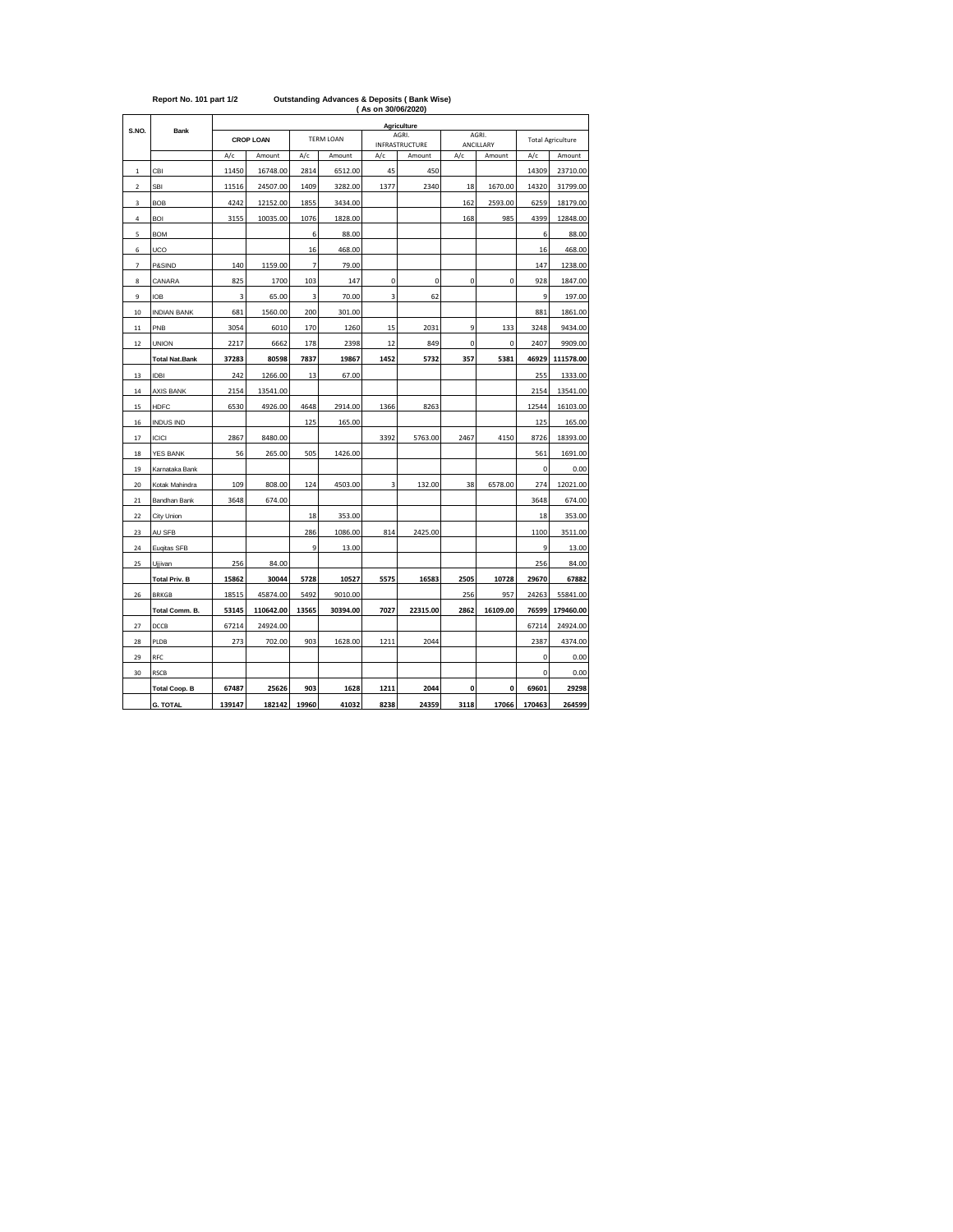|                | Report No. 101 part 1/3 |       |             |      |                       | (As on 30/06/2020)<br><b>MSME</b> | <b>Outstanding Advances &amp; Deposits (Bank Wise)</b> |                         |                                |             |          |  |
|----------------|-------------------------|-------|-------------|------|-----------------------|-----------------------------------|--------------------------------------------------------|-------------------------|--------------------------------|-------------|----------|--|
| S.NO.          | <b>Bank</b>             |       | Micro Entp. |      | <b>Total MSME</b>     |                                   |                                                        |                         |                                |             |          |  |
|                |                         | A/c   | Amount      | A/c  | Small Entp.<br>Amount | A/c                               | Medium Entp.<br>Amount                                 | A/c                     | Khadi & vill. Indus.<br>Amount | A/c         | Amount   |  |
| $\,$ 1 $\,$    | CBI                     | 2351  | 9012.00     | 4795 | 32615.00              | 5                                 | 390.00                                                 |                         |                                | 7151        | 42017.00 |  |
| $\mathbf 2$    | SBI                     | 3016  | 43218.00    | 259  | 6973.00               | $\overline{7}$                    | 1179.00                                                |                         |                                | 3282        | 51370.00 |  |
| 3              | <b>BOB</b>              | 3301  | 8560.00     | 232  | 10865.00              | $\mathbf{1}$                      | 786.00                                                 | 38                      | 20312                          | 3572        | 40523.00 |  |
| 4              | <b>BOI</b>              | 917   | 1139.00     | 28   | 1941.00               | 3                                 | 1719.00                                                |                         |                                | 948         | 4799.00  |  |
| 5              | <b>BOM</b>              | 77    | 258.00      | 8    | 96.00                 |                                   |                                                        |                         |                                | 85          | 354.00   |  |
| 6              | UCO                     | 1768  | 8733.00     |      |                       |                                   |                                                        |                         |                                | 1768        | 8733.00  |  |
| $\overline{7}$ | P&SIND                  | 135   | 595.00      | 4    | 300.00                |                                   |                                                        |                         |                                | 139         | 895.00   |  |
| 8              | CANARA                  | 730   | 5145        | 165  | 958                   | 0                                 | 0                                                      | 0                       | 0                              | 895         | 6103.00  |  |
| 9              | <b>IOB</b>              | 155   | 716.00      | 30   | 285.00                |                                   |                                                        |                         |                                | 185         | 1001.00  |  |
| $10\,$         | <b>INDIAN BANK</b>      | 77    | 517.00      | 4    | 32.00                 |                                   |                                                        |                         |                                | 81          | 549.00   |  |
| $11\,$         | PNB                     | 1794  | 18080       | 294  | 3781                  | 20                                | 358                                                    | 0                       | 0                              | 2108        | 22219.00 |  |
| 12             | <b>UNION</b>            | 665   | 10212       | 325  | 5068                  | $\mathbf{1}$                      | 6                                                      | 8                       | 8                              | 999         | 15294.00 |  |
|                | <b>Total Nat. Bank</b>  | 14986 | 106185      | 6144 | 62914                 | 37                                | 4438                                                   | 46                      | 20320                          | 21213       | 193857   |  |
| 13             | <b>IDBI</b>             | 45    | 1193.00     |      |                       |                                   |                                                        |                         |                                | 45          | 1193.00  |  |
| 14             | AXIS BANK               | 1541  | 19424.00    |      |                       |                                   |                                                        |                         |                                | 1541        | 19424.00 |  |
| 15             | <b>HDFC</b>             | 166   | 4243.00     |      |                       |                                   |                                                        |                         |                                | 166         | 4243.00  |  |
| 16             | INDUS IND               | 1510  | 6216.00     | 737  | 7869.00               |                                   |                                                        |                         |                                | 2247        | 14085.00 |  |
| 17             | <b>ICICI</b>            | 2155  | 44156.00    | 811  | 31893.00              | 123                               | 5431.00                                                |                         |                                | 3089        | 81480.00 |  |
| 18             | Yes Bank                | 45    | 1245.00     |      |                       |                                   |                                                        |                         |                                | 45          | 1245.00  |  |
| 19             | Karnataka Bank          | 7     | 70.00       | 15   | 1065.00               |                                   |                                                        |                         |                                | 22          | 1135.00  |  |
| 20             | Kotak Mahindra          | 169   | 4518.00     | 71   | 2578.00               | $\mathbf 1$                       | 56.00                                                  | $\mathbf 2$             | 8.00                           | 243         | 7160.00  |  |
| $21\,$         | Bandhan Bank            | 23140 | 6693.00     |      |                       |                                   |                                                        |                         |                                | 23140       | 6693.00  |  |
| 22             | City Union              | 16    | 262.00      |      |                       |                                   |                                                        |                         |                                | 16          | 262.00   |  |
| 23             | AU SFB                  | 2798  | 18378.00    | 543  | 7482.00               | 5                                 | 1378.00                                                |                         |                                | 3346        | 27238.00 |  |
| 24             | Equitas SFB             | 5197  | 1431.00     | 167  | 1243.00               |                                   |                                                        |                         |                                | 5364        | 2674.00  |  |
| 25             | Ujjivan                 | 274   | 241.00      |      |                       |                                   |                                                        |                         |                                |             |          |  |
|                | <b>Total Priv.B</b>     | 37063 | 108070      | 2344 | 52130                 | 129                               | 6865                                                   | $\overline{\mathbf{c}}$ | 8                              | 39264       | 166832   |  |
| 26             | <b>BRKGB</b>            | 2874  | 4782.00     |      |                       |                                   |                                                        |                         |                                | 2874        | 4782.00  |  |
|                | Total Comm. B.          | 52049 | 214255      | 8488 | 115044                | 166                               | 11303                                                  | 48                      | 20328                          | 60477       | 360689   |  |
| 27             | DCCB                    |       |             |      |                       |                                   |                                                        |                         |                                | 0           | 0.00     |  |
| 28             | PLDB                    |       |             |      |                       |                                   |                                                        |                         |                                | 0           | 0.00     |  |
| 29             | RFC                     | 113   | 2710.00     | 34   | 1626.00               | 5                                 | 1582.00                                                |                         |                                | 152         | 5918.00  |  |
| 30             | <b>RSCB</b>             |       |             |      |                       |                                   |                                                        |                         |                                | $\mathbf 0$ | 0.00     |  |
|                | <b>Total Coop.Bank</b>  | 113   | 2710        | 34   | 1626                  | 5                                 | 1582                                                   | 0                       | 0                              | 152         | 5918     |  |
|                | <b>G. TOTAL</b>         | 55036 | 221747      | 8522 | 116670                | 171                               | 12885                                                  | 48                      | 20328                          | 63503       | 371389   |  |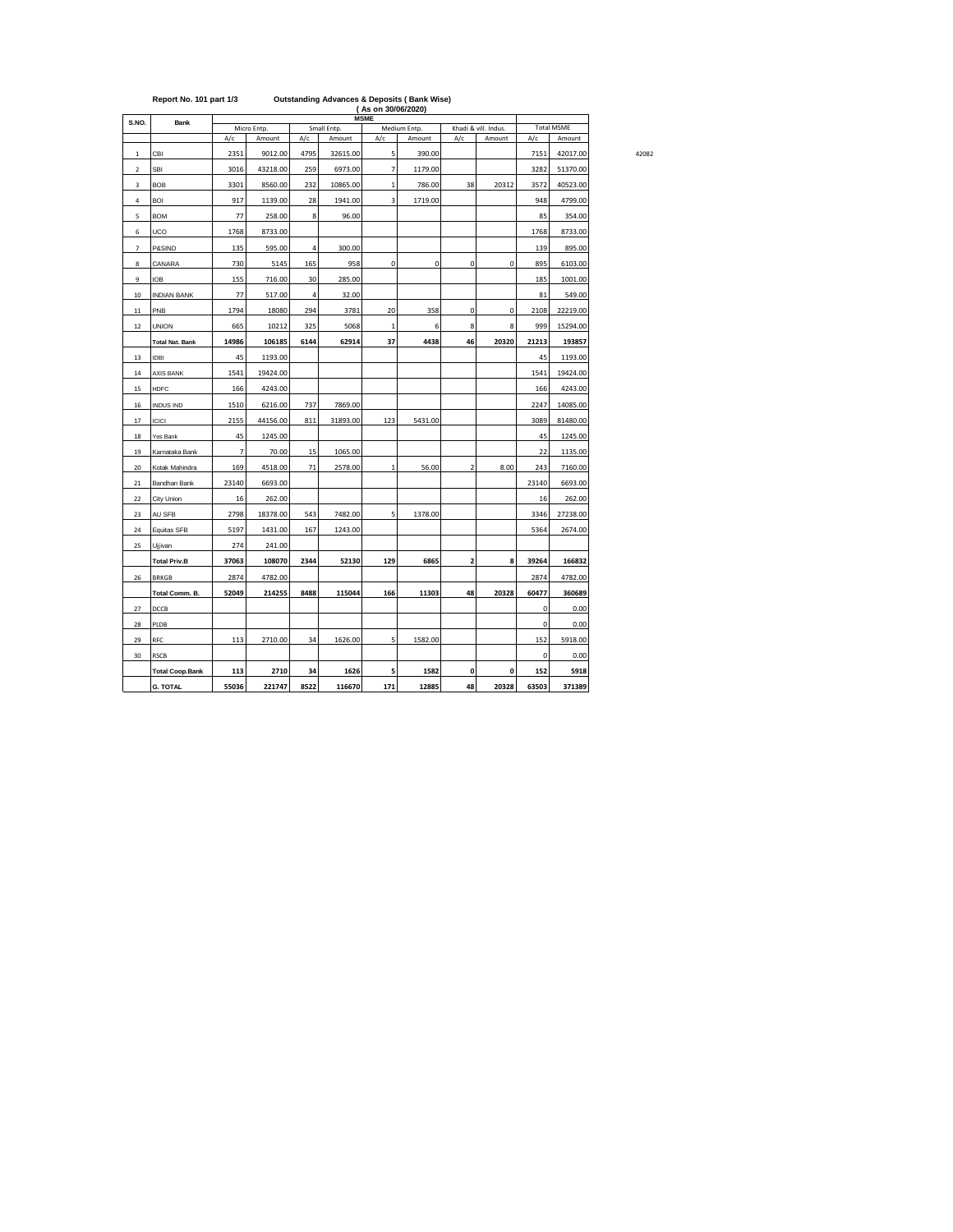|                |                        |      |           |                |              |       |              | <b>Other Priorty Sector</b> |                      |              |                  |              |                |             |                  |
|----------------|------------------------|------|-----------|----------------|--------------|-------|--------------|-----------------------------|----------------------|--------------|------------------|--------------|----------------|-------------|------------------|
| S.NO.          | BANK                   |      | Edu. Loan |                | Housing Loan |       | Other Loan   |                             | <b>Export Credit</b> |              | Reneawble Energy |              | Social Infras. |             | <b>Total OPS</b> |
|                |                        | A/c  | Amount    | A/c            | Amount       | A/c   | Amount       | A/c                         | Amount               | A/c          | Amount           | A/c          | Amount         | A/c         | Amount           |
| 1              | CBI                    | 759  | 1484.00   | 2675           | 12054.00     | 1545  | 8012.00      |                             |                      |              |                  |              |                | 4979        | 21550            |
| $\overline{2}$ | SBI                    | 877  | 2847.00   | 4835           | 49131.00     | 289   | 87.00        |                             |                      |              |                  |              |                | 6001        | 52065            |
| 3              | <b>BOB</b>             | 36   | 543.00    | 452            | 29186.00     | 230   | 298.00       |                             |                      |              |                  |              |                | 718         | 30027            |
| $\overline{4}$ | <b>BOI</b>             | 77   | 298.00    | 529            | 5123.00      | 49    | 172.00       |                             |                      |              |                  |              |                | 655         | 5593             |
| 5              | <b>BOM</b>             | 23   | 61.00     | 86             | 766.00       | 60    | 54.00        |                             |                      |              |                  |              |                | 169         | 881              |
| 6              | <b>UCO</b>             | 70   | 241.00    | 512            | 5734.00      |       |              |                             |                      |              |                  |              |                | 582         | 5975             |
| $\overline{7}$ | P&SIND                 |      | 5.00      | 51             | 450.00       |       |              |                             |                      |              |                  |              |                | 51          | 455              |
| 8              | CANARA                 | 105  | 512       | 528            | 3235         | 487   | 1412         | $\mathbf 0$                 | $\mathbf 0$          | $\pmb{0}$    | $\mathbf 0$      | $\mathbf 0$  | $\mathbf 0$    | 1120        | 5159             |
| 9              | <b>IOB</b>             | 8    | 20.00     | 28             | 500.00       |       |              |                             |                      |              |                  |              |                | 36          | 520              |
| 10             | <b>INDIAN BANK</b>     | 21   | 112.00    | 135            | 1023.00      | 106   | 524.00       |                             |                      |              |                  |              |                | 262         | 1659             |
| 11             | PNB                    | 540  | 695       | 2123           | 5696         | 162   | 240          | $\mathbf 0$                 | $\mathbf 0$          | $\mathbf 0$  | $\mathbf 0$      | $\mathbf 0$  | $\mathbf 0$    | 2825        | 6631             |
| 12             | <b>UNION</b>           | 79   | 459       | 456            | 3686         | 213   | 835          | $\mathbf 0$                 | $\mathbf 0$          | $\mathbf 0$  | $\mathbf 0$      | $\mathbf 0$  | $\pmb{0}$      | 748         | 4980             |
|                | <b>Total Nat. Bank</b> | 2595 | 7277      | 12410          | 116584       | 3141  | 11634        | $\mathbf{0}$                | $\mathbf 0$          | $\mathbf{0}$ | $\mathbf{0}$     | $\mathbf{0}$ | $\mathbf{0}$   | 18146       | 135495           |
| 13             | <b>IDBI</b>            | 25   | 94.00     | 35             | 165.00       |       |              |                             |                      |              |                  |              |                | 60          | 259              |
| 14             | AXIS BANK              |      |           | 35             | 954.00       |       |              |                             |                      |              |                  |              |                | 35          | 954              |
| 15             | <b>HDFC</b>            |      |           | 1516           | 11676.00     | 5379  | 32343.00     |                             |                      |              |                  |              |                | 6895        | 44019            |
| 16             | <b>INDUS IND</b>       |      |           |                |              |       |              |                             |                      |              |                  |              |                | 0           | 0                |
| 17             | ICICI                  | 14   | 51.00     | 661            | 5786.00      | 36    | 6.00         |                             |                      |              |                  |              |                | 711         | 5843             |
| 18             | Yes Bank               |      |           | 51             | 1347.00      |       |              |                             |                      |              |                  |              |                | 51          | 1347             |
| 19             | Karnataka Bank         |      |           |                |              |       |              |                             |                      |              |                  |              |                | 0           | $\mathbf 0$      |
| 20             | Kotak Mahindra         |      |           | 11             | 55.00        |       |              |                             |                      |              |                  |              |                | 11          | 55               |
| 21             | Bandhan Bank           |      |           |                |              |       |              |                             |                      |              |                  |              |                | 0           | 0                |
| 22             | City Union             |      |           | $\mathbf{1}$   | 52.00        |       |              |                             |                      |              |                  |              |                | $\mathbf 1$ | 52               |
| 23             | AU SFB                 |      |           | 143            | 806.00       | 11    | 86.00        |                             |                      |              |                  |              |                | 154         | 892              |
| 24             | Euqitas SFB            |      |           | $\overline{4}$ | 15.00        |       |              |                             |                      |              |                  |              |                | 4           | 15               |
| 25             | Ujjivan                |      |           | 1385           | 448.00       | 9466  | 2094.00      |                             |                      |              |                  |              |                | 10851       | 2542             |
|                | <b>Total Priv.B</b>    | 39   | 145       | 3842           | 21304        | 14892 | 34529        | 0                           | 0                    | $\mathbf{0}$ | $\pmb{0}$        | 0            | $\pmb{0}$      | 18773       | 55978            |
| 26             | <b>BRKGB</b>           | 52   | 186.00    | 357            | 4883.00      | 2259  | 1792.00      |                             |                      |              |                  |              |                | 2668        | 6861             |
|                | Total Comm. B.         | 2634 | 7422      | 16252          | 137888       | 18033 | 46163        | 0                           | 0                    | $\mathbf{0}$ | $\mathbf{0}$     | $\mathbf{0}$ | $\mathbf{0}$   | 36919       | 191473           |
| 27             | DCCB                   |      |           |                |              |       |              |                             |                      |              |                  |              |                | 0           | 0                |
| 28             | PLDB                   |      |           | 451            | 1078.00      |       |              |                             |                      |              |                  |              |                | 451         | 1078             |
| 29             | RFC                    |      |           |                |              |       |              |                             |                      |              |                  |              |                | 0           | 0                |
| 30             | <b>RSCB</b>            |      |           |                |              |       |              |                             |                      |              |                  |              |                | 0           | 0                |
|                | <b>Total Coop.Bank</b> | 0    | 0         | 451            | 1078         | 0     | $\mathbf{0}$ | 0                           | 0                    | 0            | $\pmb{0}$        | 0            | 0              | 451         | 1078             |
|                | <b>G. TOTAL</b>        | 2686 | 7608      | 17060          | 143849       | 20292 | 47955        | $\mathbf{o}$                | $\mathbf{0}$         | $\mathbf{0}$ | $\mathbf{0}$     | 0            | $\mathbf 0$    | 40038       | 199412           |

## **Report No. 101 part 1/4 Outstanding Advances & Deposits ( Bank Wise) ( As on 30/06/2020)**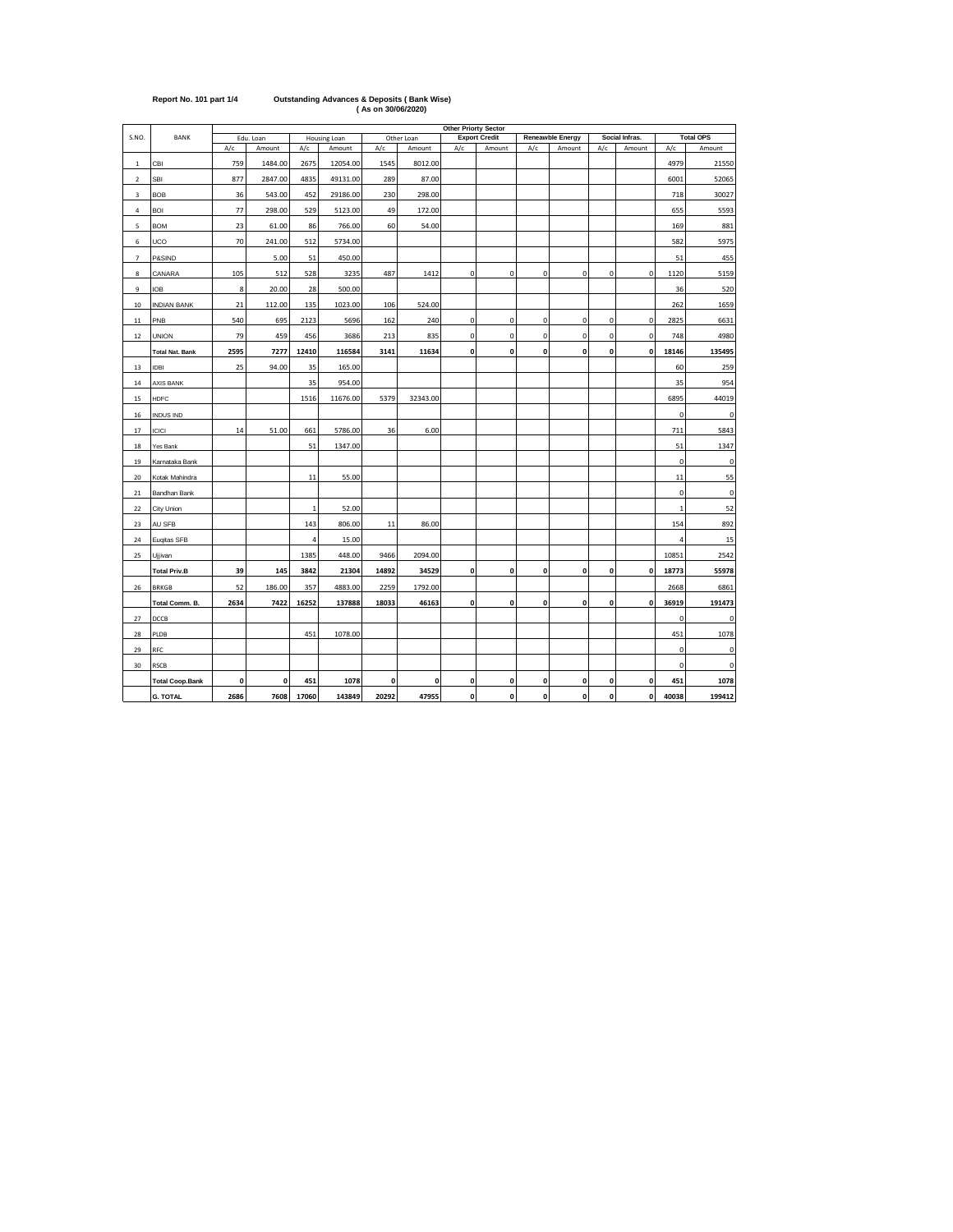|                |                        |        |                       |       |             | (As on 30/06/2020) |                 |                |              |              |              |
|----------------|------------------------|--------|-----------------------|-------|-------------|--------------------|-----------------|----------------|--------------|--------------|--------------|
| S.NO.          |                        |        | <b>Weakar Section</b> |       | <b>SCST</b> |                    | <b>MINORITY</b> |                | <b>WOMEN</b> | (Rs in lacs) | <b>PMEGP</b> |
|                | <b>Bank</b>            | A/c    | Amount                | A/c   | Amount      | A/c                | Amount          | A/c            | Amount       | A/c          | Amount       |
| $\mathbf{1}$   | CBI                    | 8124   | 17354.00              | 1054  | 1451.00     | 1150               | 15978.00        | 6285           | 17254.00     |              |              |
| $\overline{2}$ | <b>SBI</b>             | 30123  | 45012.00              | 20124 | 28512.00    | 19120              | 62512.00        | 8435           | 16878.00     |              |              |
| 3              | <b>BOB</b>             | 6125   | 25687.00              | 1754  | 5012.00     | 365                | 14151.00        | 2122           | 9254.00      |              |              |
| 4              | BOI                    | 854    | 2614.00               | 754   | 2546.00     | 450                | 1350.00         | 490            | 1845.00      |              |              |
| 5              | <b>BOM</b>             | 57     | 35.00                 | 42    | 107.00      | 15                 | 109.00          | 6              | 44.00        |              |              |
| 6              | UCO                    | 450    | 957.00                | 165   | 185.00      | 615                | 1384.00         | 275            | 814.00       |              |              |
| $\overline{7}$ | P&SIND                 | 145    | 171.00                | 72    | 98.00       | 70                 | 155.00          | 155            | 714.00       |              |              |
| 8              | CANARA                 | 638    | 1836                  | 142   | 310         | 237                | 1182            | 348            | 2900         |              |              |
| 9              | <b>IOB</b>             | 45     | 78.00                 | 25    | 35.00       | 70                 | 190.00          | 65             | 255.00       |              |              |
| 10             | <b>INDIAN BANK</b>     | 10     | 25.00                 | 15    | 40.00       | 12                 | 85.00           | 25             | 145.00       |              |              |
| 11             | PNB                    | 5087   | 9968                  | 481   | 1635        | 689                | 4666            | 2439           | 9866         |              |              |
| 12             | <b>UNION</b>           | 1746   | 3914                  | 1026  | 2283        | 360                | 4214            | 476            | 1756         |              |              |
|                | <b>Total Nat. Bank</b> | 53404  | 107651                | 25654 | 42214       | 23153              | 105976          | 21121          | 61725        |              |              |
| 13             | <b>IDBI</b>            | 205    | 1124.00               | 275   | 351.00      | 51                 | 465.00          | 65             | 450.00       |              |              |
| 14             | <b>AXIS BANK</b>       | 3614   | 4015.00               | 865   | 3357.00     | 395                | 1254.00         | 430            | 1580.00      |              |              |
| 15             | <b>HDFC</b>            | 2224   | 3280.00               | 485   | 1775.00     | 965                | 1573.00         | 7717           | 5151.00      |              |              |
| 16             | <b>INDUS IND</b>       | 4231   | 9045.00               | 1267  | 2764.00     | 714                | 2036.00         | 459            | 1451.00      |              |              |
| 17             | <b>ICICI</b>           | 8541   | 16845.00              | 165   | 3648.00     | 1650               | 11852.00        | 6160           | 67205.00     |              |              |
| 18             | Yes Bank               | 420    | 506.00                | 25    | 352.75      | 20                 | 441.00          | 2919           | 339.48       |              |              |
| 19             | Karnataka Bank         |        |                       |       |             |                    |                 |                |              |              |              |
| 20             | Kotak Mahindra         | 654    | 5246.00               | 154   | 4897.00     | 70                 | 3847.00         | 55             | 145.00       |              |              |
| 21             | Bandhan Bank           |        |                       |       |             | 25229              | 6558.00         | 25617          | 6905.00      |              |              |
| 22             | City Union             |        |                       |       |             |                    |                 |                |              |              |              |
| 23             | AU SFB                 | 1015   | 3715.00               | 393   | 1278.00     | 545                | 3012.00         | 48             | 205.00       |              |              |
| 24             | Equitas SFB            | 5015   | 787.00                | 717   | 78.00       | 2008               | 356.00          | 5015           | 787.00       |              |              |
| 25             | Ujjivan                |        |                       |       |             |                    |                 |                |              |              |              |
|                | <b>Total Priv. B</b>   | 25919  | 44563                 | 4346  | 18501       | 31647              | 31394           | 48485          | 84218        | 0            | 0            |
| 26             | <b>BRKGB</b>           | 23125  | 21045.00              | 4315  | 4874.00     | 1490               | 5123.00         | 3250           | 5814.00      |              |              |
|                | Total Comm. B.         | 79323  | 152214.00             | 30000 | 60715       | 54800              | 137370.00       | 69606          | 145943       | 0            | 0            |
| 27             | DCCB                   | 51457  | 20514.00              | 45124 | 19512.00    | 7121               | 9354.00         | 2545           | 8057.00      | 0            | 0.00         |
| 28             | PLDB                   | 842    | 1304.00               | 1489  | 788.00      | 86                 | 53.00           | 150            | 197.00       |              |              |
| 29             | RFC                    |        |                       |       |             | $\overline{2}$     | 114.00          | $\overline{2}$ | 190.00       |              |              |
| 30             | <b>RSCB</b>            |        |                       |       |             |                    |                 |                |              |              |              |
|                | <b>Total Coop. Ba</b>  | 52299  | 21818                 | 46613 | 20300       | 7209               | 9521            | 2697           | 8444         | 0            | 0            |
|                | <b>G. TOTAL</b>        | 154747 | 195077                | 80928 | 85889       | 63499              | 152014          | 75553          | 160201       | O            | $\mathbf{0}$ |

## **Report No. 101 part 1/6 Outstanding Advances & Deposits ( Bank Wise)**